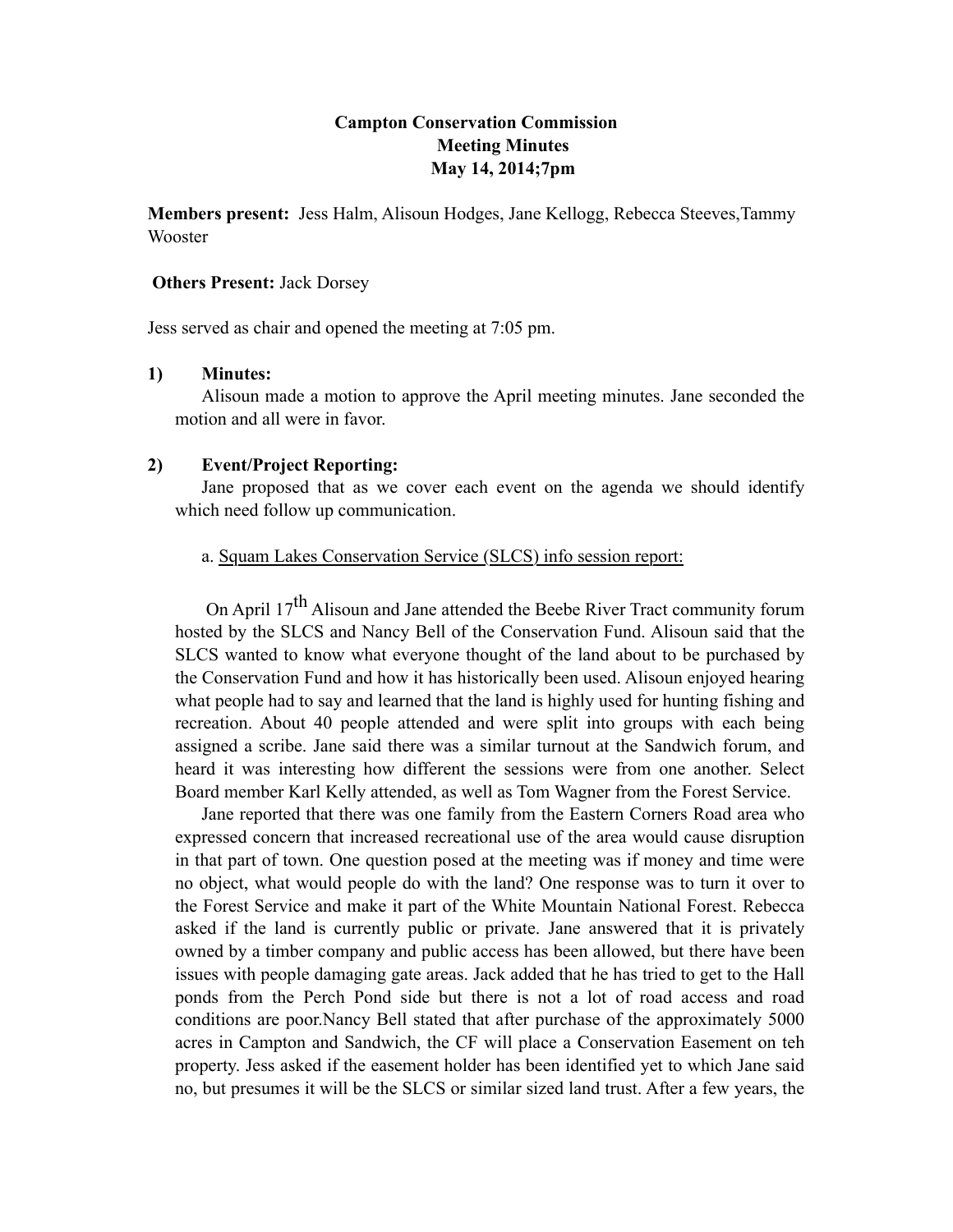CF would then intend to sell the property, at which time new deals will have to be made. One potential future scenario may be that the land will be subdivided with a few different owners. Another option could be a future Campton Town Forest for some portion of the land. Jane will follow up with the SLCS thanking them for hosting the forum and reiterating CCC support for the project.

## b. Friends of the Pemi/Livermore Falls:

CCC members were not able to attend the most recent Friends of the Pemi/Livermore Falls meeting, but Jack Dorsey was. Jack admitted that he had difficulty following the discussion since he had little history of the project and that he came away with lots of questions. He said there were 30-40 people there and there with a facilitator who did a good job at trying to keep the communication organized. Jack said after the meeting he visited both sides of the river to familiarize himself with the area. He was confused about the ownership of the properties and Alisoun explained that it appears that the Holderness side was well on its way to becoming a State Park. She had recently had a conversation with a State parks Representative and came away with the impression that plans for the Campton side of the river are on hold and that most of the resources being employed for the summer focused on the Holderness side. Jane agreed that this is likely, especially given the obstacles in dealing with the mill, the work required to create a historic display, and the safety issues associated with the gorge on the Campton side. Alisoun wondered if there is anything else the CCC could be doing to advance the Campton side of the project. All agreed that since the Rotary is the lead entity of the project, there are no CCC action items at this time, aside from staying informed by attending meetings and work events. Alisoun will find out the date of the tree/brush clearing work day scheduled for May. Jess added that it is because of Alisoun and Jane's involvement that the Campton side was even considered as being part of this long term project.

## c. Rumney CC Lands Conservation Workshop Report:

Jane attended the Rumney Lands Conservation Workshop on May 3<sup>rd</sup> and shared what she learned. There were representatives from the Rumney CC/Quincy Bog, The Forest Society, and The NH Timberland Assoc (NHTA). Topics covered included landowner liability, state laws, and the easement process. Jane reminded the group that prior to the workshop she and Jess had sent a mailing to the larger landowners in town to inform them of the event. One of the landowners they had sent a notice to did attend and Jane got their contact information for future Campton Bog Watershed conversation. Bette Jo Taffe asked Jane if the CCC was ready to plan a joint Bog watershed initiative meeting, to which Jane said yes. Finally, Jane reported that she there is a workshop to be held 5/16 comprised of two tours. Attendees will meet at Plain Jane's Diner and from there there will be field trips to Precision Lumber and Green Acre Woodland.

### d. Roadside Clean-up: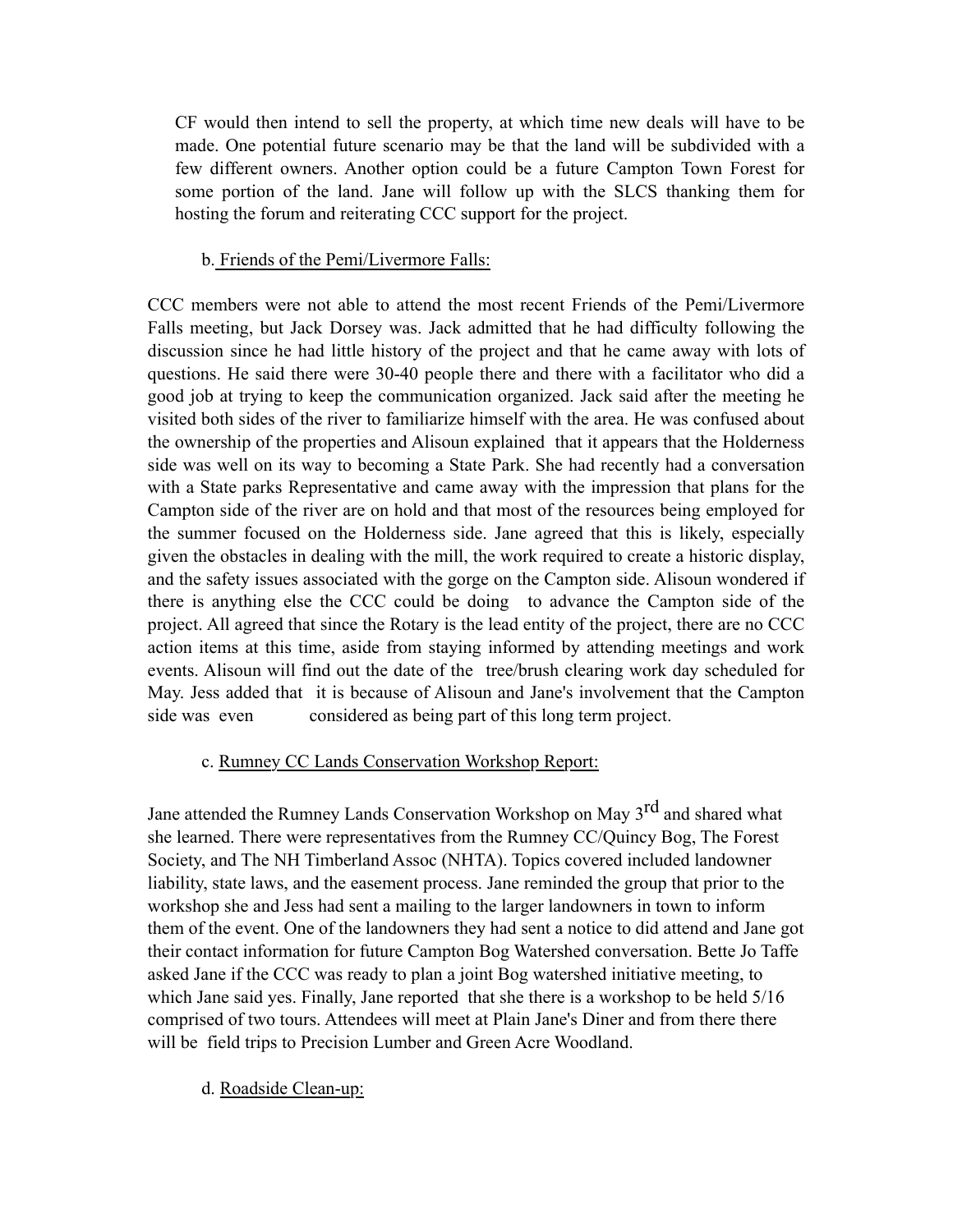May 4th was the CCC Spring Adopt a Highway Roadside Cleanup. Jane signed a card thanking the Kelley's who again graciously volunteered their time cleaning up the stretch of road from Pattee Corner to Dewey Circle the day before. Rebecca, Jane and Alisoun took care of the rest of the route, and Alisoun expressed surprise at how little trash there was by the off ramp. Jane mentioned that she had been on a trash pickup roll before the event and hit the area around the Bog Road pull-off where she filled 6 trash bags.

#### e. Northern Pass Meeting:

Tammy attended the May 4 Sight Evaluation Committee (SEC) Informational Meeting relative to the Northern Pass (NP) project. She said that the meeting was specifically for Select Board members from towns along the proposed NP route, but the meeting was also open to the public. Other attendees from Campton were Charlie Wheeler, Tom Mullen, George Wright and Ann Verow. Tammy said that there was a panel of attorneys who presented information and advice relative to the SEC process. The reason for the meeting was that it is expected that Northern Pass LLC will be submitting an application for SEC approval within the next 6 months, at which time towns along the route will be expected to weigh in. In order to have a voice in the SEC process, towns have to file to intervene and then will have to participate in an adjudicative hearing. Tammy said that the whole process seemed intimidating and that it was recommended that towns organize now to identify individuals or groups who will serve to intervene. Tammy said that interveners can expect to be cross examined by expert witnesses NP is expected to have. It was recommended by the attorneys that towns consider allocating funds to possibly secure attorneys or their own expert witnesses. Another thing towns can do is to look closely at their Master Plans to ensure protective language is in place, since Master Plans have to be considered by the SEC. Tammy learned that ordinances can be put in place, such as the ridge line ordinance adopted by the town of Easton. Tammy said that the big take home message was that towns need to band together and combine resources, for example one long detailed letter from all of the White Mountain National Forest Conservation Commissions would have greater impact than individual CC's duplicating each other. Tammy learned that passage of HB 245 relative to changes to the SEC process will impose a new standard that projects must serve the public interest, which could be a challenge for NP, and some consider it a game changer.One of the main organizers of the meeting was Susan Schibanoff who said that next she will be meeting individually with Select Boards of towns along the route. Jane said that it will be important to have Planning Board representation present when Susan comes to Campton.Tammy said that she e-mailed Charlie Wheeler the day after the meeting thanking him for attending and that we should wait to learn what steps the board will consider in preparation for the SEC process. In the meantime she will e-mail Susan and ask her if the CCC can be notified when she comes to Campton so that we can encourage Planning Board participation.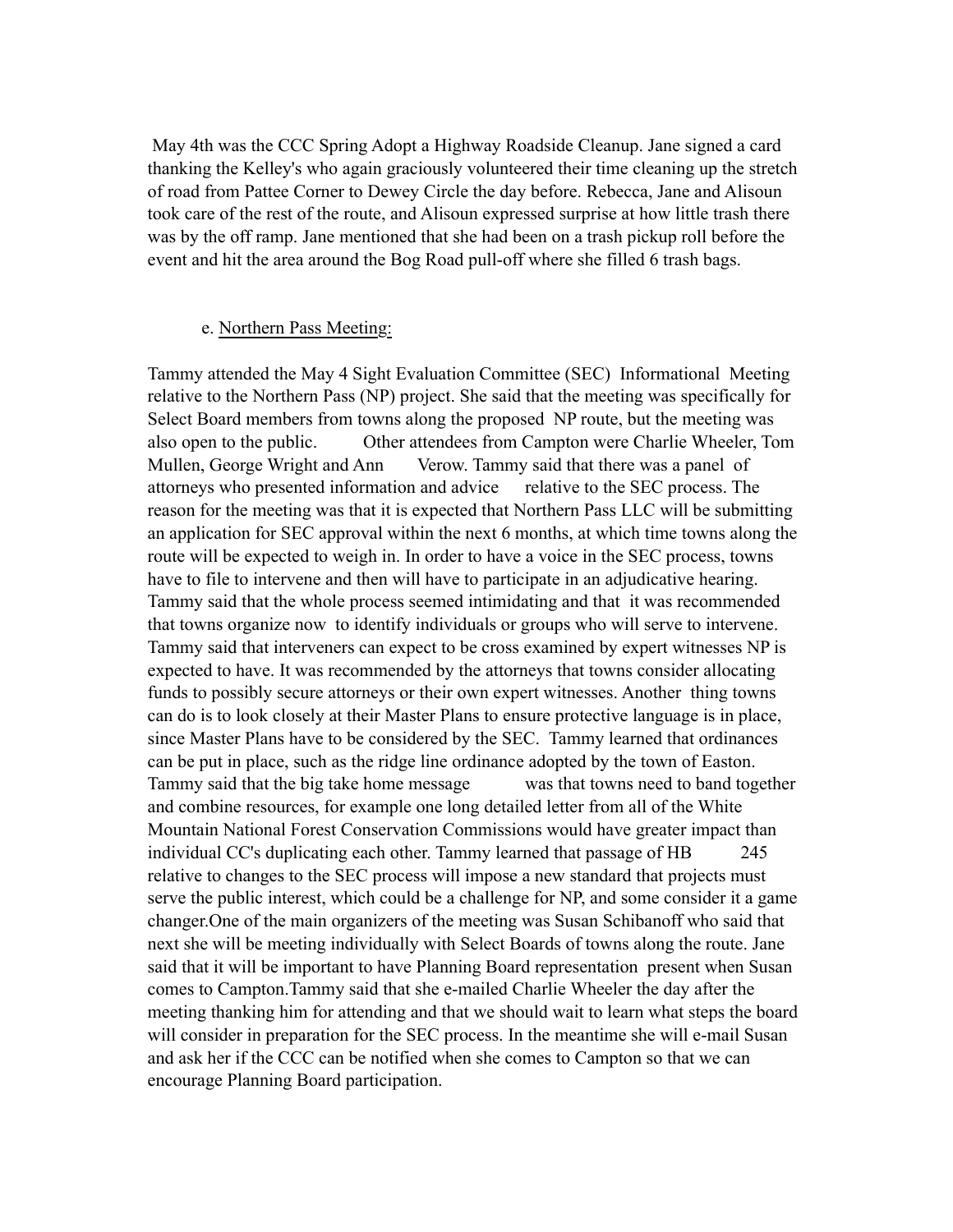## f. Drinking Water Protection Meeting:

Jane and Tammy attended a meeting on May 7 at the Owl's Nest hosted by representatives from the Forest Service and the Natural Resource Conservation Service (NRCS). The purpose of the meeting was to unveil the NH Drinking Water Improvement Partnership which came out of passage of the 2014 Farm Bill. Jane explained that The Pemi River and Merrimack watersheds were identified as the most threatened drinking water supplies in the nation, due to projected land use changes and population growth. A Pemi River Watershed Focus Area has been delineated and includes Campton. A large sum of money is now available for projects relative to land management and protection to improve/ensure water quality. Jane gave examples of how the money has already been put to use on trail projects subsequent to T.S. Irene such as the Greeley Pond Trail. Plans are underway to make improvements to Triploli Road and Russell Pond camping areas due to water quality impacts. Conservation Commissions were invited to the meeting to help identify potential landowners who may be able to utilize the funds for easement expenses, forest management plans, or land improvements relative to water quality. CCC members took a moment to brainstorm potential landowners and the best way to get this information out to them. Tammy said that after the meeting she shared the information with a large landowner family she knew in Campton who is currently clearing their land for farming and they were receptive to learning more so she connected them with NRCS representative Beth Ann Finlay. Jane suggested a follow up e-mail to Beth Ann to offer continuing help in spreading the word and offer to provide a list of relevant Campton landowners.

### **3. Master Plan Work:**

Jane reported that the Planning Board finished reviewing the Chapter 8 revisions that that the CCC recommended and that they seemed well received. Jane didn't think there has been a work session yet to review the Chapter 10 Master Plan revisions. Jane reminded the group that our next work session focus should be the Natural Resource Inventory (NRI) updates which were put on hold due to the timing of the planning Board Master Plan work. Tammy added that CCC website updates also need to be done.

## **4. BWNA/PCP**

### a. Nature Nights:

There has been no word from the Rey Center since we learned that Leigh Ann Reynolds left her position and we were informed that there will be a replacement education coordinator. Jess will e-mail the Rey Center and find out if they still plan to hold Nature Nights this summer. Jess said that she recently visited Leah Gray and she is doing well. Leah has generously offered to contribute \$100 towards the funding of Nature Nights.